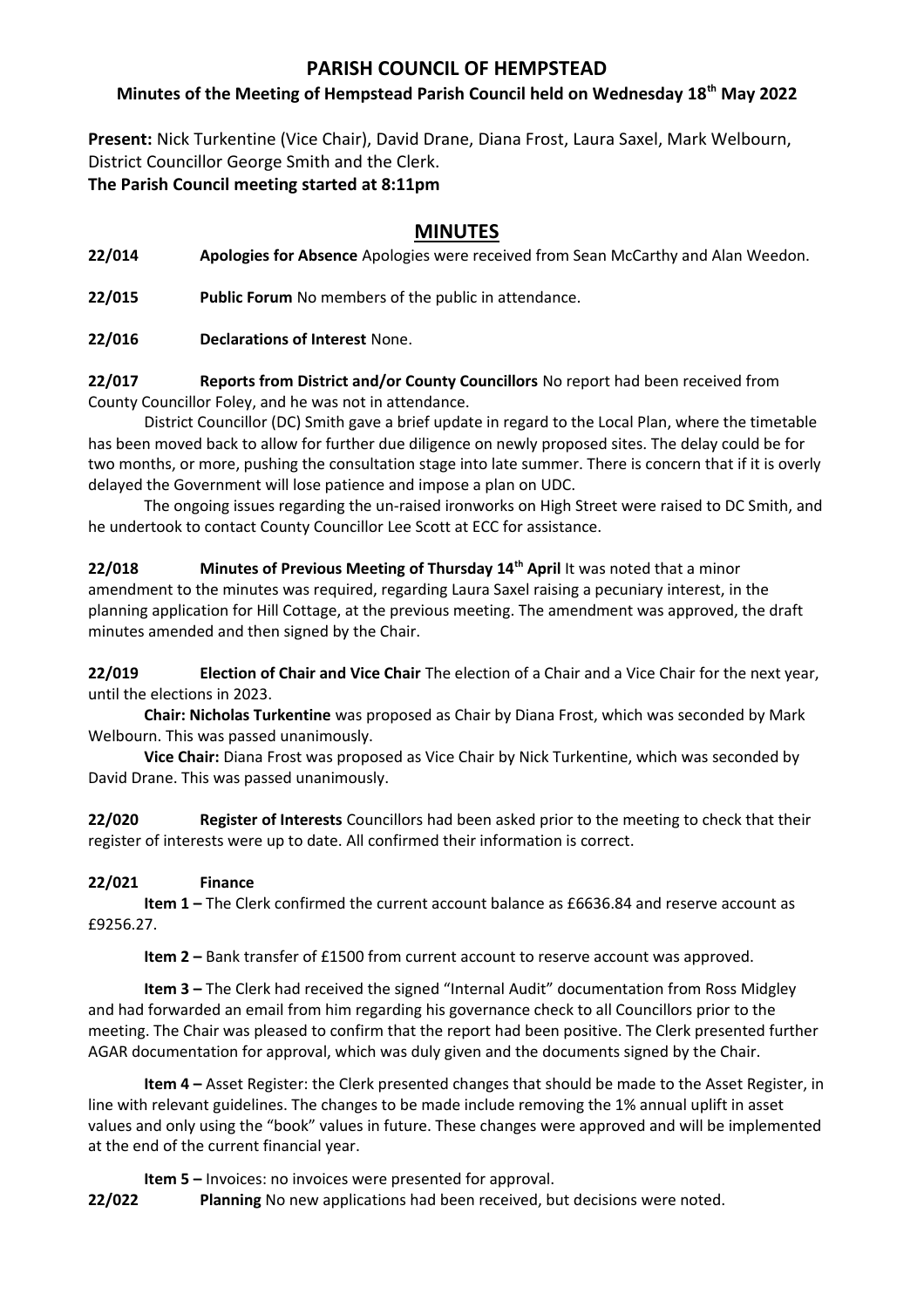### **PARISH COUNCIL OF HEMPSTEAD**

**Lakehouse Farm:** UTT/21/1862 and 1863/FUL. APPROVED **Anso Corner Farm:** UTT/22/0441/FUL. APPROVED **Hempstead House:** UTT/22/0506/FUL. APPROVED **Bulls Bridge Farm:** UTT/22/1119/FUL. AWAITING DECISION **Hill Cottage:** UTT/22/1018/HHF. AWAITING DECISION **Iswas Cottage:** UTT/22/0827/HHF. AWAITING DECISION

**22/023 Correspondence** Nothing to discuss.

**22/024 Community Speedwatch** Organised by Tricia Ridgeway it has not run in Hempstead for many years, in part due to Covid but also due to a lack of volunteers. Speeding through the village is still a problem and it is hoped that Speedwatch will get up and running again soon. It was suggested that the newsletter could be used to request new volunteers.

Additionally, it is hoped that the Community Police speedwatch will be visiting Hempstead soon.

**22/025 County Broadband excavation of pavement** The Clerk had circulated correspondence regarding the Parish Council's concerns regarding the reinstatement of the pavement by the County Broadband contractors. After discussion it was agreed that Mark Welbourn would draft an email to be sent to County Broadband stating that the Parish Council is unhappy with the reinstatement work and for it to be rectified.

#### **22/026 Reports from Councillors**

Policing/Neighbourhood Watch The local PCSO will be in Hempstead on 22<sup>nd</sup> May. Laura Saxel has received resource information regarding anti-social behaviour. It was agreed that the best way to reach residents regarding crime/policing is via the email newsletter, as few are members of NW.

**Health and Wellbeing** The plan will be updated by the end of the month.

**Highways and Rights of Way** David Drane firstly noted that there is currently a lack of action from Essex Highways on repeated issues, for example the raising of ironworks.

Damaged railings – Of the three sets of railings damaged during recent road closures, only those at the bottom of Church Hill had been repaired and repainted. The other two sets have been reported to ECC Highways and repair is awaited.

Footpath cutting – David Drane had received confirmation that the village footpaths would be cut at some point between the  $1<sup>st</sup>$  June and  $31<sup>st</sup>$  July. Unfortunately, a more exact date could not be given.

Kerb cleaning – Diana Frost noted that the kerbsides on Hill Road and High Street are in need of proper clearing, not just by street sweeper.

#### **Environment**

Tree work – The felling of the horse chestnut by the village hall has been delayed until 20<sup>th</sup> June, when UKPN will be available to turn off the power. Information regarding the power outage will be conveyed to residents via the newsletter distribution and Facebook.

 Refurbishment of water fountain – This is scheduled to take place in mid-June. David Drane is in contact with someone who might be able to repair the dripping tap.

Dog waste bins – The Clerk had been in contact with UDC regarding the missing bin from the top of Boytons Lane. District Councillor Smith is assisting with having it replaced.

Noticeboard – Both village noticeboards are in need of refurbishment. It was suggested that volunteers could be sought to carry this out.

Grass cutting – It was confirmed that it is in the Parish Council's remit to continue to pay for the grass cutting in the churchyard.